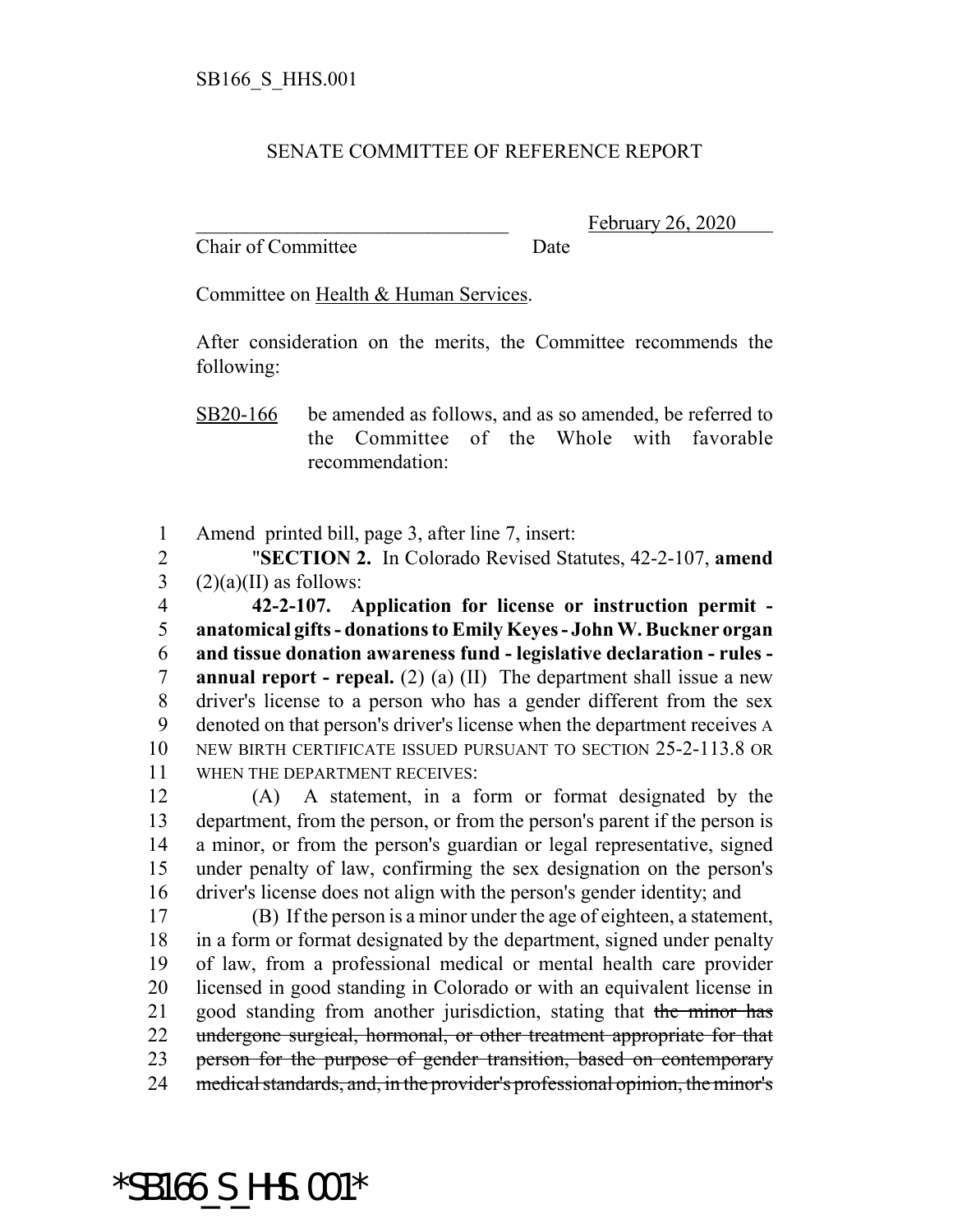1 gender designation should be changed accordingly, or the minor has an 2 intersex condition, and, in the provider's professional opinion, the minor's 3 gender designation should be changed accordingly; or THE SEX DESIGNATION ON THE BIRTH CERTIFICATE DOES NOT ALIGN WITH THE 5 MINOR'S GENDER IDENTITY. THIS SUBSECTION  $(2)(a)(II)(B)$  DOES NOT REQUIRE A MINOR TO UNDERGO ANY SPECIFIC SURGERY, TREATMENT, CLINICAL CARE, OR BEHAVIORAL HEALTH CARE.

 (C) A new birth certificate issued pursuant to section 25-2-113.8. **SECTION 3.** In Colorado Revised Statutes, 42-2-302, **amend**  $10 \quad (2.5)(a)$  as follows:

 **42-2-302. Department may or shall issue - limitations - rules.** (2.5) (a) The department shall issue a new identification card to a person who has a gender different from the sex denoted on that person's identification card when the department receives A NEW BIRTH CERTIFICATE ISSUED PURSUANT TO SECTION 25-2-113.8 OR WHEN THE DEPARTMENT RECEIVES:

17 (I)  $(A)$  A statement, in a form or format designated by the department, from the person, or from the person's parent if the person is a minor, or from the person's guardian or legal representative, signed under penalty of law, confirming the sex designation on the person's identification card does not align with the person's gender identity; and

 (B) (II) If the person is a minor under the age of eighteen, a statement, in a form or format designated by the department, signed under penalty of law, from a professional medical or mental health care provider licensed in good standing in Colorado or with an equivalent license in 26 good standing from another jurisdiction, stating that the minor has 27 undergone surgical, hormonal, or other treatment appropriate for that person for the purpose of gender transition, based on contemporary medical standards, and, in the provider's professional opinion, the minor's gender designation should be changed accordingly, or the minor has an intersex condition, and, in the provider's professional opinion, the minor's 32 gender designation should be changed accordingly; or THE SEX DESIGNATION ON THE BIRTH CERTIFICATE DOES NOT ALIGN WITH THE MINOR'S GENDER IDENTITY. THIS SUBSECTION (2.5)(a)(II) DOES NOT REQUIRE A MINOR TO UNDERGO ANY SPECIFIC SURGERY, TREATMENT, CLINICAL CARE, OR BEHAVIORAL HEALTH CARE.

 (II) A new birth certificate issued pursuant to section 25-2-113.8. **SECTION 4.** In Colorado Revised Statutes, 42-2-505, **amend**  $39 \quad (1.5)(a)$  as follows:

 **42-2-505. Identification documents - individuals not lawfully present - rules.** (1.5) (a) The department shall issue a new identification

 $*$ SB166 S HHS.001 $*$  -2-